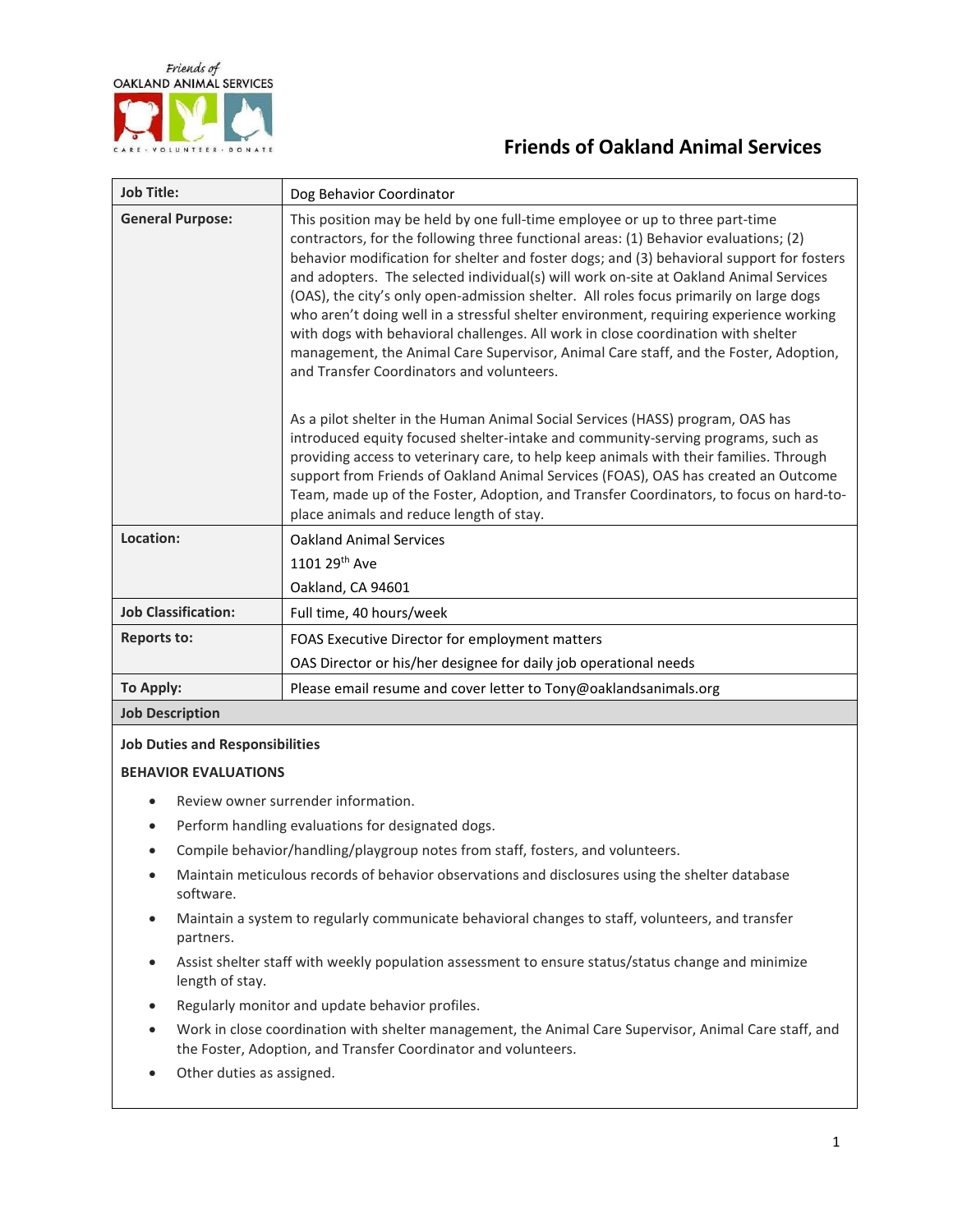

# **Friends of Oakland Animal Services**

## **BEHAVIOR MODIFICATION AND ENRICHMENT FOR SHELTER, FOSTER AND ADOPTED DOGS**

- Develop behavior modification program for select dogs with behaviors that make them likely to be challenging for fosters and adopters (e.g. jumpy, mouthy, reactive)
- Provide training to staff, fosters and shelter volunteers to ensure consistent compliance with behavior plans.
- Coordinate daily playgroups and develop a system for ensuring dogs who would most benefit from playgroups are included.
- Coordinate and provide oversight to volunteers responsible for dog enrichment.
- Work in close coordination with shelter management, Animal Care staff, and staff responsible for the foster program, adoptions, and transfers.
- Other duties as assigned.

### **SUPPORT FOR FOSTERS AND ADOPTERS**

- Recommend dogs for the foster program and provide behavior plans if necessary.
- Support Foster Coordinators, fosters, and volunteers for dogs with challenging behaviors (e.g. leash reactivity, aggression, resource guarding, arousal, lack of impulse control, etc.).
- Coordinate with outside trainers when needed, adding behavior plans to shelter database and overseeing their implementation.
- Coordinate, provide oversight to and build the capacity of the Volunteer Foster Behavior Support Team, to assist fosters with lower level behavior concerns (e.g. crate training potty training, decompression, etc.).
- Determine appropriate dogs for off-site adoption events and other outings.
- Provide tools, training and resources to staff and volunteers responsible for adoption matchmaking.
- Provide behavior resources and support to potential and actual adopters (e.g. handouts, training recommendations)
- Speak with adopters who are experiencing challenging behaviors to offer guidance as well as assessing whether the dog should be returned.
- Keep behavior resources updated for use by fosters, adopters and the public.
- Maintain meticulous records of animal care, status, and location using the shelter database software.
- Other duties as assigned.

#### **Qualifications and Education Requirements**

- Associates degree from an accredited college or technical school or two years' experience working at an animal shelter performing animal behavior duties.
- Familiarity by training or experience with basic animal care such as handling animals, vaccination, deworming, weighing, and giving medications.
- Experience working with large dogs (handling, basic training, understanding/identifying behavior issues).